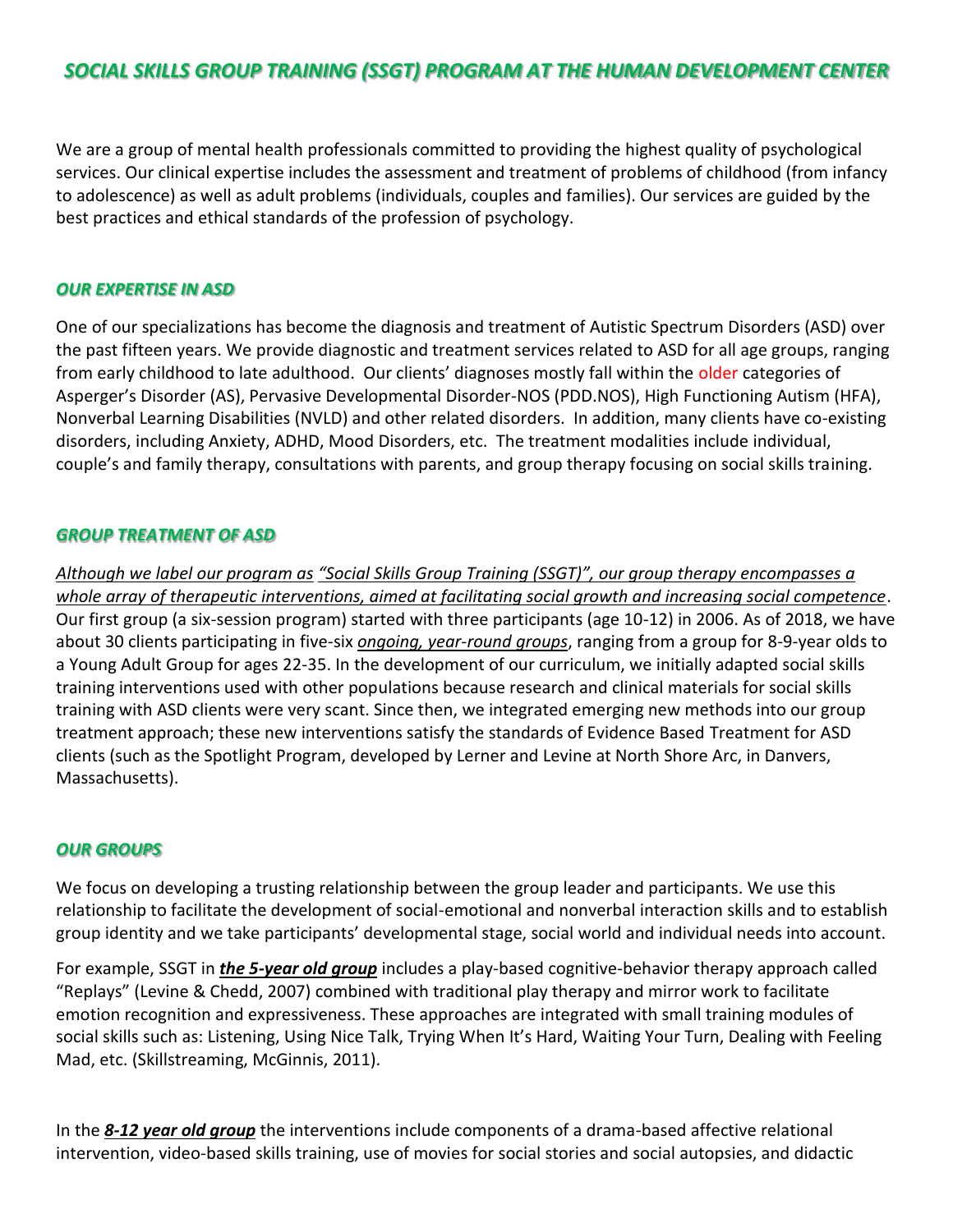modules on the "hidden curriculum", onset of puberty issues as well as social skills, such as Joining In, Expressing Affection, School Survival Skills, etc.

*Groups for younger and older teens* include drama-based interventions, major focus on biological and social aspects of puberty, preparation for transition to life after high school, career development, use of movies for social autopsies, and training in friendship and relationship skills.

Our *Young Adult Group* (age 22-35) focuses on the transition toward adulthood, including challenges of college studies, adult friendships and relationships, employment, independence, social awareness and coping with adult ASD issues.

# *PARTICIPATION*

Participation in our SSGT starts with a *screening process* aimed at finding the *best fit* for all participants. The screening for SSGT participation is often preceded by clinical assessment and individual sessions. The process of screening and assignment to group takes into account diagnosis, professional observations, parent comments, age, interest similarities, social skill development, degree of self-control, and safety concerns. In some cases, symptoms of other co-existing disorders (for example, ADHD) need to be brought under control before someone can join a group. Group assignment is sometimes changed to find a better fit; at the same time, the structure and content of our SSGT may not be the best match for all participants.

Each SSGT group is led by one of our mental health professionals. Our groups typically include 3-6 participants; *the small group size ensures that participants' individual needs and social growth can be attended to within the framework of the group*. Groups meet once a week or bi-weekly. We also encourage and facilitate participants' contacts with each other as well as social activities outside of group sessions, such as attending birthday parties, movies, outings, etc.

*The ultimate goal of our SSGT program is to facilitate social growth and increase social competence.* Each participant has an individual plan that includes short-term and long-term goals of social growth. Due to the nature of developmental delays, progress and changes may often be slow and subtle. Skills training requires a lot of repetition, reinforcement and practice at generalization across time, people and settings. We monitor individual and group goals continuously; we collect reports from teachers and significant others, and conduct assessments to track changes. Although our SSGT program was developed for the benefit of participants with mostly ASD diagnoses, we discovered, over time, that it can also be successfully applied to the treatment of other problems, including ADHD, Mood Disorder, Anxiety, OCD, etc.

## *PARENT INVOLVEMENT*

*Parents of all participants receive regular feedback and are involved in our program in at least one of four ways*. First, all parents receive regular email updates that include the focus of and activities during group, skills addressed, and recommended home practice. Second, parents often develop informal support groups that meet while the children are in session. Third, parents may participate in regular or intermittent parent training, parallel with their participating child's SSGT treatment. These training sessions address a wide range